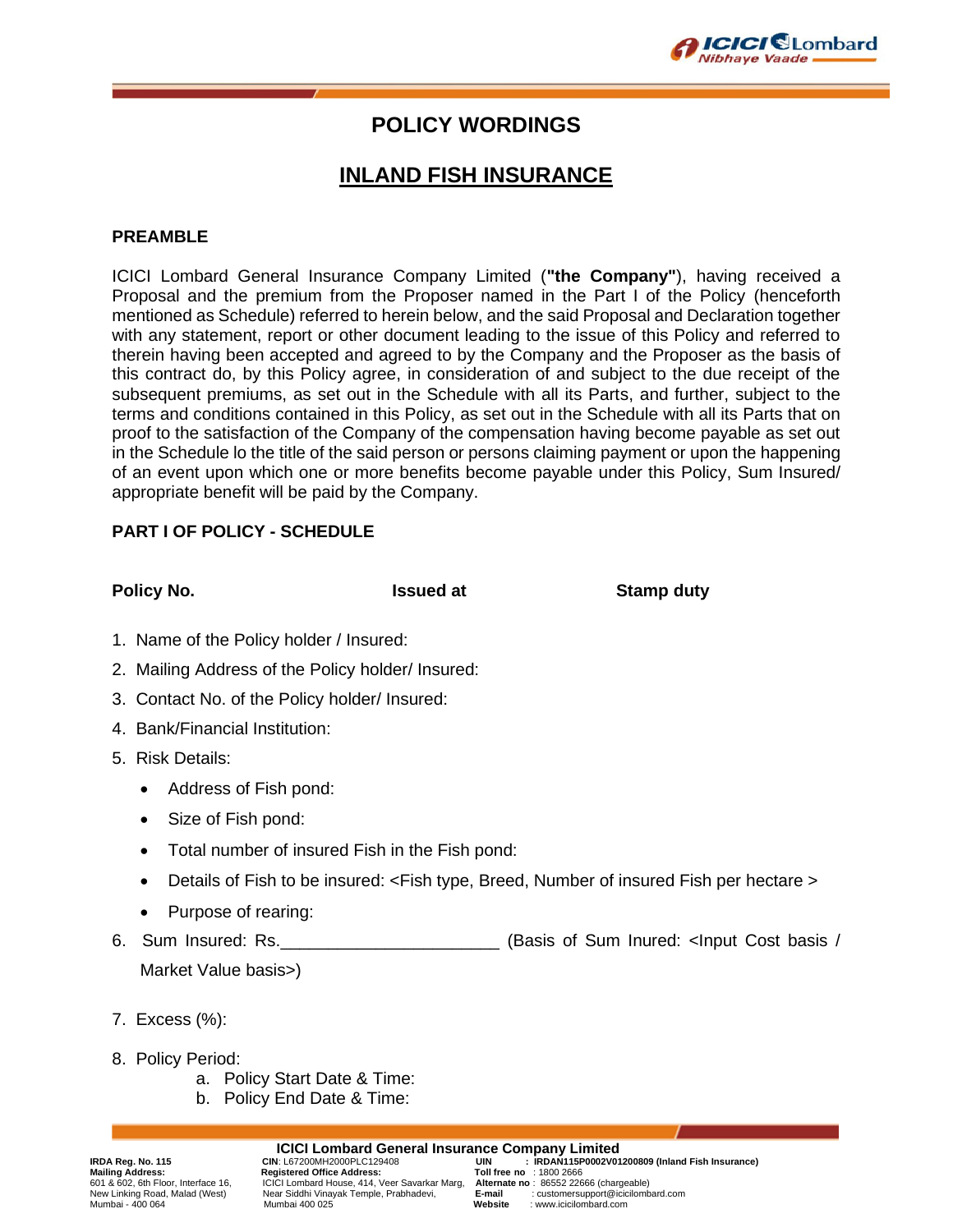

#### **2. Cover opted:**

From Seed/ Advance Fry to Fingerlings /Table Sized Fish From Fingerlings to Table Sized Fish

Extensions: Total Loss due to Diseases Total Loss due to Act of God perils Agreed Bank Clause

#### **3. Premium:**

| Net premium                                             | (Rs.) |  |
|---------------------------------------------------------|-------|--|
| Add: Service Tax and Education Cess as applicable (Rs.) |       |  |
| <b>Total Amount</b>                                     | (Rs.) |  |

Signed for and on behalf of the ICICI Lombard General Insurance Company Limited, at \_\_\_\_\_\_\_\_\_\_\_\_\_\_\_\_on this date

Authorised Signatory

**ICICI** CLombard

**Nibhaye Vaade** 

'The percentage (80% or 60%) for defining Total Loss, shalt be at the option of the Insured

**ICICI Lombard General Insurance Company Limited**<br>CIN: L67200MH2000PLC129408<br>IRDAN115P0002V01 **Mailing Address: Registered Office Address: Toll free no** : 1800 2666 601 & 602, 6th Floor, Interface 16, ICICI Lombard House, 414, Veer Savarkar Marg, **Alternate no** : 86552 22666 (chargeable) Mumbai - 400 064 Mumbai 400 025 **Website** : www.icicilombard.com

IRDA Reg. No. 115 **CIN: L67200MH2000PLC129408 UIN : IRDAN115P0002V01200809 (Inland Fish Insurance)**<br>Mailing Address: Registered Office Address: Toll free no : 1800 2666<br>601 & 602, 6th Floor, Interface 16, ICICI Lombard H New Linking Road, Malad (West) Near Siddhi Vinayak Temple, Prabhadevi, **E-mail** : customersupport@icicilombard.com<br>Mumbai - 400 064 Mumbai 400 025 **Website** : www.icicilombard.com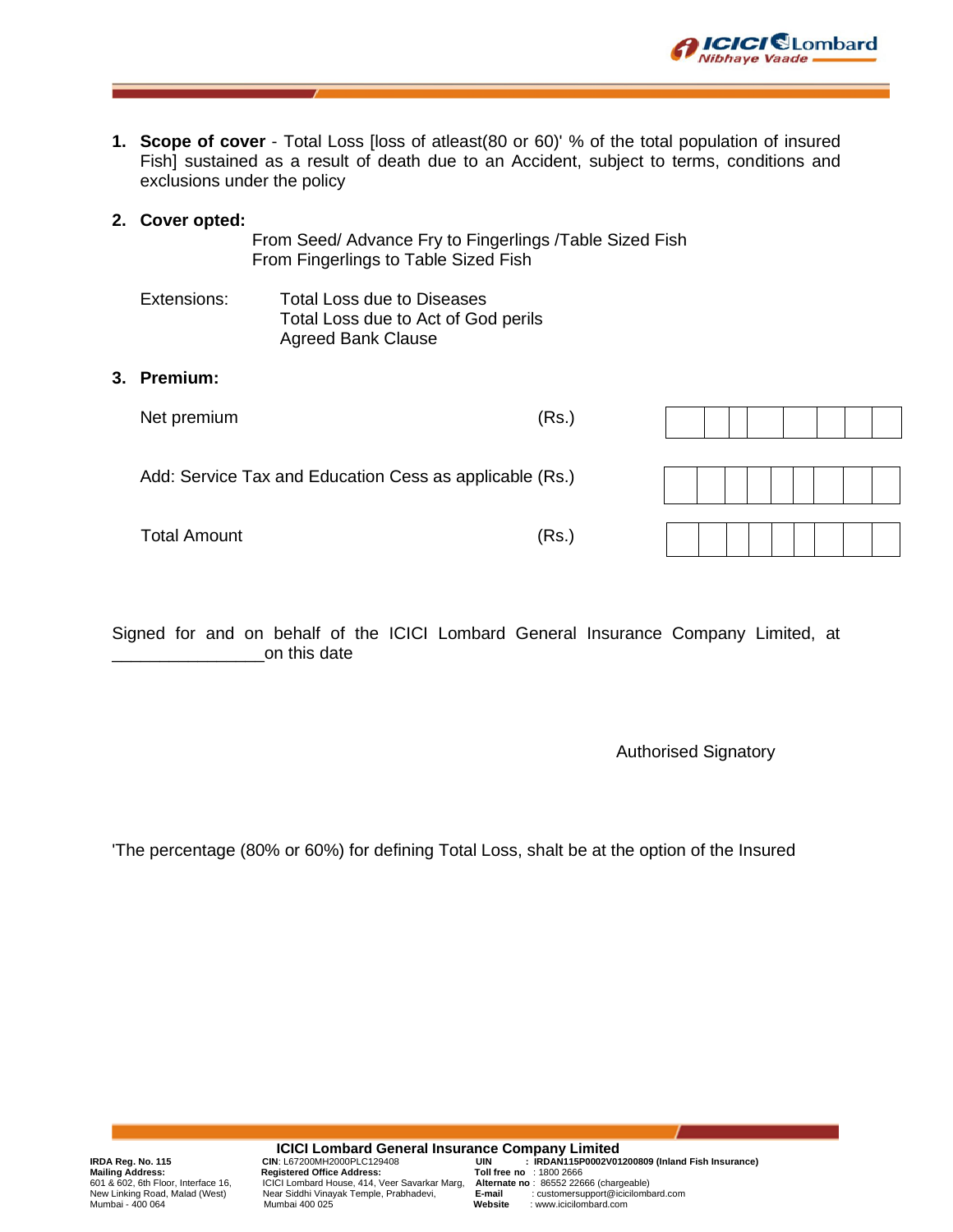

#### **PART II OF POLICY**

#### B. **DEFINITIONS**:

For the purposes of this policy, the terms specified below shall have the meaning set forth:

"Accident" means a sudden, unforeseen, and unexpected physical event beyond the control of the Insured caused by external, visible and violent means.

"Act of God perils" means natural calamities including, but not limited to, storm, tempest, flood, inundation, earthquake, tornado, hurricane, cyclone, famine and drought, landslide, rockslide and lightning.

"Advance Fry" means 10 to 15 day old offspring or young of Fish depending on the breed.

"Bank" shall mean an entity licensed as a Bank under Banking Regulation Act, 1949 and permitted by the Reserve Bank of India to carry on banking business in India.

"Breeder Stock" means those Fishes that are used for breeding purpose

"Company" means ICICI Lombard General Insurance Company Limited.

"Disease" means an alteration in the state of the body of the Fish or of some of its organs, interrupting or disturbing the performance of the functions, and causing weakness in the Fish and as certified by a qualified Fish veterinarian.

"Excess" means the percentage of each and every claim amount which is to be borne by the Insured and this amount shall not be reimbursed by the Company.

"Edible Fish" means Fish which are safe for the human consumption and for which the Policy holder would recover the value by selling it in the market

"Fish" means any aquatic limbless cold-blooded vertebrate animal in all stages of their life span, characteristically having fins, gills, and a streamlined body

"Fry or Spawn" means offspring or young of Fish

"Fingerlings" means 2 to 3 month old Fish depending on the breed

"Natural mortality "means deaths in a Fish stock caused by predation, senility, or any other reason other than Accident or disease or Acts of God perils, but not fishing.

"Policy Period" shall mean the period commencing from the Policy Start Date and time and ending on Policy End Date and time, as specifically appearing in Part I of the Policy. For the purpose of this Policy, Policy Period shall vary from 3 to 12 months depending upon the stage of the Fish as follows:

**ICICI Lombard General Insurance Company Limited**<br>IRDAN115P0002V01 : UIN : L67200MH2000PLC129408 Mailing Address: Registered Office Address: Toll free no : 1800 2666<br>601 & 602, 6th Floor, Interface 16, CICI Lombard House, 414, Veer Savarkar Marg, Alternate no : 86552 22666 (chargeable) Near Siddhi Vinayak Temple, Prabhadevi, Mumbai - 400 064 Mumbai 400 025 **Website** : www.icicilombard.com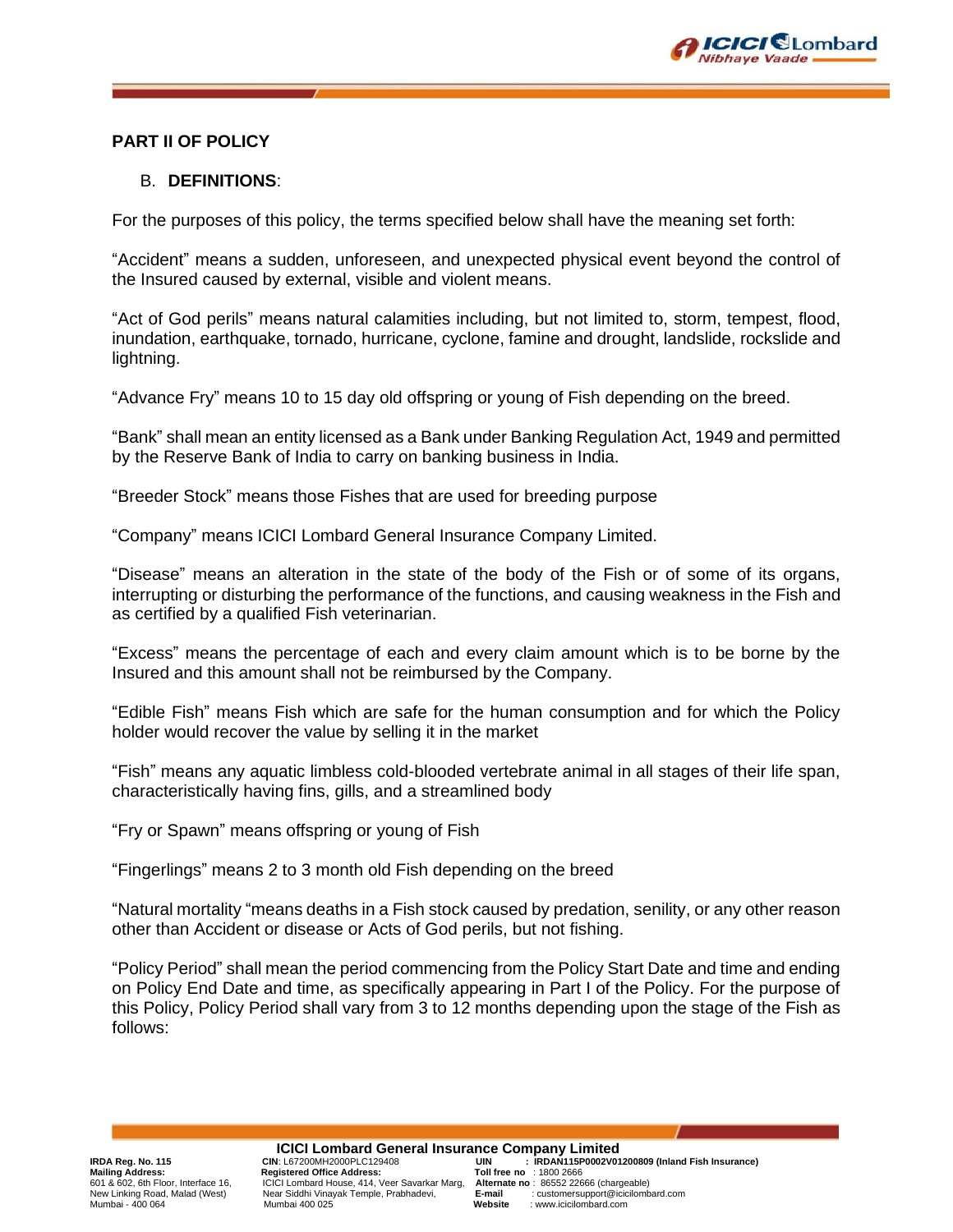

- i. Seed/ Advance Fry to Fingerling 3 months in Rearing pond
- ii. Fingerling to Table Sized Fish stage -12 months period in Stocking pond
- iii. Breeders-12 months period in breeder pond

"Policy" means the Policy booklet, the Schedule, any Extension and applicable endorsements under the Policy. The Policy contains details of the extent of cover available to the Insured, the exclusions under the cover and the terms and conditions of the issue of the Policy.

"Policyholder/ Insured" – means the person(s) or the entity named in Part I of the Policy who executed the Policy Schedule and is (are) responsible for payment of premium(s).

"Proposal" shall mean any signed proposal in form of letters and declarations, written statements and any information in addition hereto supplied to the Company by or on behalf of the insured.

"Rearing ponds" means those ponds where rearing of spawn to Fingerling needs to be done.

"Schedule" means the schedule, and any annexure to it, attached to and forming part of this Policy.

"Stocking ponds" means those ponds where rearing of Fingerlings to Table Sized Fish needs to be done

"Sum Insured" means the amount as stated in Part I of the Policy which shall represent the Company's maximum liability for any and all claims incurred under the Policy.

Table Sized Fish" means matured Fish which is ready for the sale in the market after 24 fortnights from start date of stage of Fingerlings

"Total Loss" If the loss of insured Fish in any particular stage equals to or exceeds the percentage, as mentioned in Scope of Cover in Part I of the Policy,

### **2. SCOPE OF COVER**

The Company hereby agrees subject to terms, conditions and exclusions contained herein or endorsed hereon to indemnify the Policyholder against Total Loss of insured Fish, sustained as a result of death due to Accident occurring during the Policy Period. Provided that the liability of the Company will not exceed the Sum Insured, as mentioned in Part I of the Policy.

However the Company shall not be liable for any Excess percentage of the claim amount, as mentioned in Part I of the Policy

#### B. **EXCLUSIONS**

- 1) The Company shall not be liable for any Excess percentage of claim amount, as mentioned in Part I of the Policy.
- 2) The Company shall not be liable under this Policy for any loss or damage to the insured Fish in relation to any:

**ICICI Lombard General Insurance Company Limited**<br>IRDAN115P0002V01 : UIN : L67200MH2000PLC129408 Near Siddhi Vinayak Temple, Prabhadevi, Mumbai - 400 064 Mumbai 400 025 **Website** : www.icicilombard.com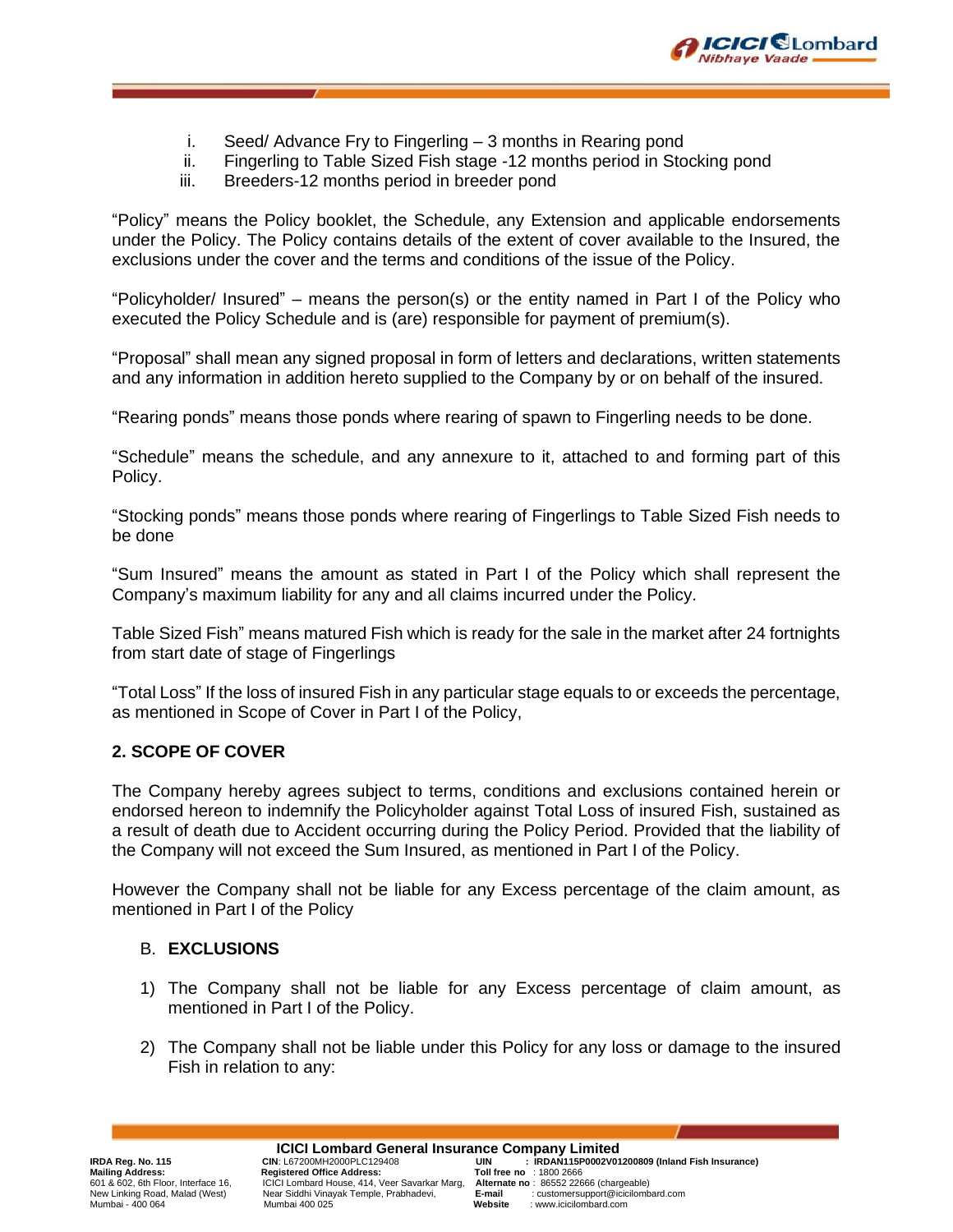

- $\triangleright$  Malicious or willful injury, carelessness, negligence, error or omission by the Insured or any of its employees
- ➢ Unskillful treatment or improper management of insured Advanced Fry / Fingerling / Fish
- ➢ Use of Fish other than for "Purpose of rearing" as stated in Part I of the Policy, without the consent of the company in writing.
- ➢ Value of Edible Fish at the time of claim, as declared by the authorized representative from Department of Fisheries.
- $\triangleright$  Loss due to intentional poisoning by the Insured
- $\triangleright$  Loss attributable to Act of God perils, unless specifically covered under the Policy.
- $\triangleright$  Losses due to sampling of the insured Fish which is carried out for the purpose of better growth of the Fish / Fingerlings.
- ➢ Losses due to dangerous insects, predators except snake bite.
- $\triangleright$  Loss or damage caused by fluctuations of temperature, undergrowth, worm infestation such as monogenetic trematodes, digenetic trematodes, cestodes parasites, nematode parasites, fish leaches etc.
- $\triangleright$  Loss or damage to Fish while cleaning of ponds or changing of water
- $\triangleright$  Losses due to variation in PH factor, physical and chemical status of water or soil.
- ➢ Asphyxia.
- $\triangleright$  Losses due to Natural mortality, burglary, theft, clandestine sale and missing of the insured fish, infidelity of any person.
- $\triangleright$  Losses during transit by any mode.
- ➢ Claim arising due to any Accident occurred within 3 days from the Policy Start Date as mentioned in Part I of the Policy.
- ➢ For diseases covered under the policy by way of an extension, Total Loss on account of covered diseases will not be payable if contracted within the first 15 days of inception of the policy
- $\triangleright$  Intentional killing of the Fish.
- $\triangleright$  Loss due to improper management and rough handling of fry/advance fry/ fingerling/table sized fishes.
- $\triangleright$  Death of the Insured fish due to, or arising out of, or directly or indirectly connected with or traceable to, war, invasion, act of foreign enemy, hostilities (whether war be declared or not), civil war, rebellion, revolution, insurrection, mutiny, tumult, military or usurped power seizure, capture, arrests, restraints and detainment of all kinds or any consequence thereof or attempt threat.
- ➢ Any accident, loss destruction, damage or legal liability directly or indirectly caused by or contributed to by or arising from nuclear weapons or nuclear material.
- ➢ Consequential loss of whatsoever nature.
- ➢ All the claims received without Certificate from Authorized representative from Fishery department or Fisher Extension officer.

### **4. BASIS OF SUM INSURED**

Sum Insured is derived on the basis of input cost or Market value of insured Fish

For Input cost method:

For deriving the Sum Insured under the policy on input cost method, the cost of following shall be considered:

1. Cost of seeds/ Advanced Fry/Fingerling – Fixed cost

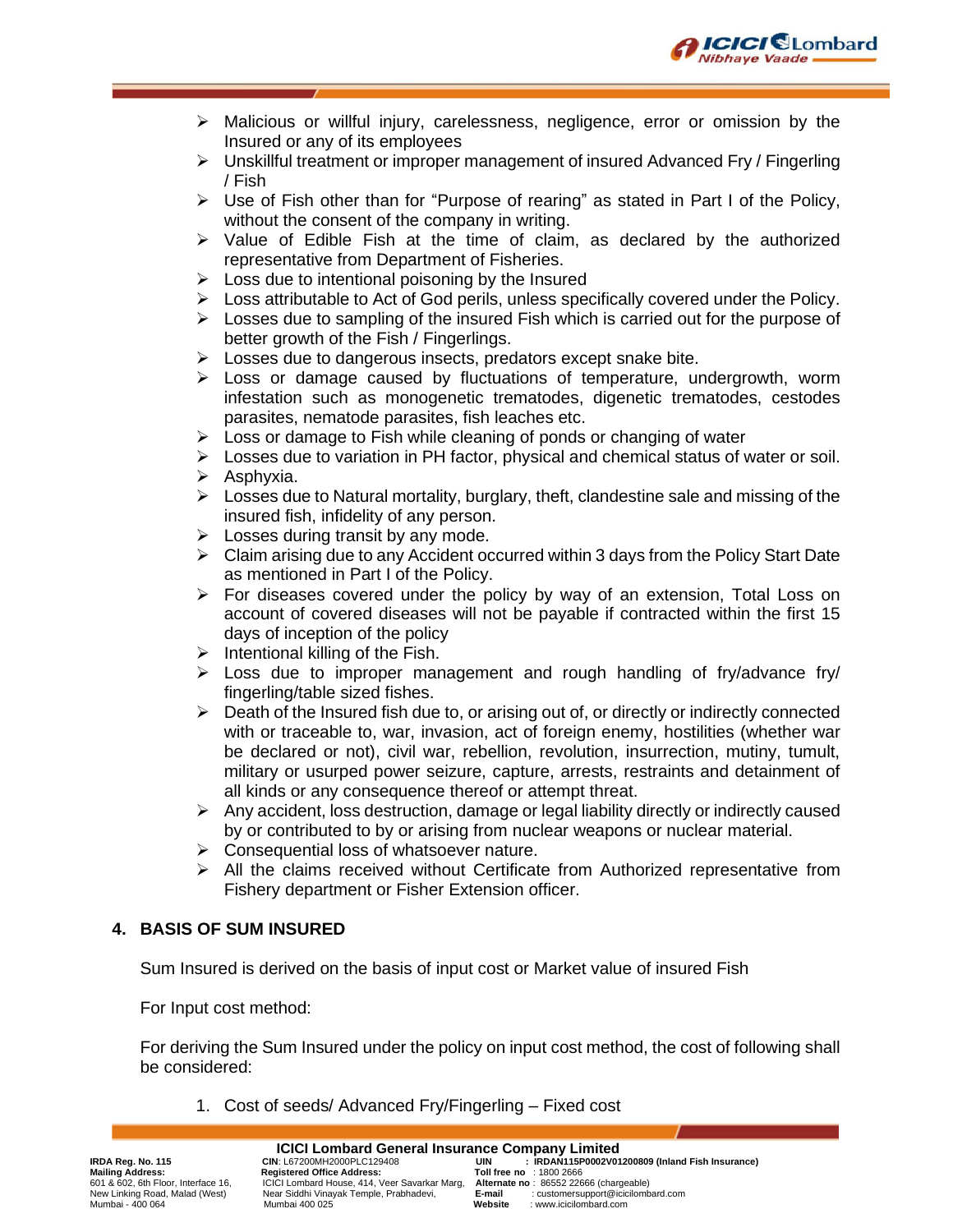

- 2. Cost of Inputs (feeding expenses) variable cost
- 3. Other Incidental Expenses (rent for pond, labor charges, cleaning expenses, any other incidental expenses related to the Purpose of Rearing, as mentioned in Part I of the Policy) – variable cost

For Market Value method:

For deriving the Sum Insured under the policy on market value method, the value of insured Fish, as provided by the Fisheries department in specified format (Valuation Table) at the tire of policy issuance and as certified by an authorized Fishery Extension Officer, shall be considered.

#### B. **CLAIM SETTLEMENT**

A. Basis of assessment of claims: Claim settlement as per Input cost method-

Where the Sum Insured under the policy is derived by Input cost method:

Assessment of Total Loss would be on the basis of certification by the Department of Fisheries at the time of claim, as per the input cost (fixed cost and variable cost) utilized up to the day of Total Loss.

Claim settlement as per Market value method –

Where the Sum Insured under the policy is derived by Market value method:

Assessment of Total Loss would be on the basis of the certification by the Department of Fisheries at the time of claim, as per the predefined fortnight Valuation Table.

The maximum liability of the Company under the policy shall not exceed the Sum Insured mentioned in the part I of the policy.

#### **CLAIM PROCEDURE**

Upon the happening of Total Loss that gives rise to a claim under this Policy:

- $\triangleright$  Immediate intimation to be given to the Company and to the authorized representative from Fishery department or Fishery Extension officer about the occurrence of Total Loss to certify death of the Insured fish.
- $\triangleright$  Written notice with full particulars of the Insured and the insured fish in the fish pond must be given to the Company immediately but not exceeding 24 hours from the time of the occurrence of such event
- $\triangleright$  Duly completed claim form (signed by the Insured and authorized representative from Fishery department or Fishery Extension officer) & other claim documents to be submitted to local office of the Company within 14 days of the occurrence of the Total Loss.

**ICICI Lombard General Insurance Company Limited**<br>IRDAN115P0002V01 : UIN : L67200MH2000PLC129408 Near Siddhi Vinayak Temple, Prabhadevi, Mumbai - 400 064 Mumbai 400 025 **Website** : www.icicilombard.com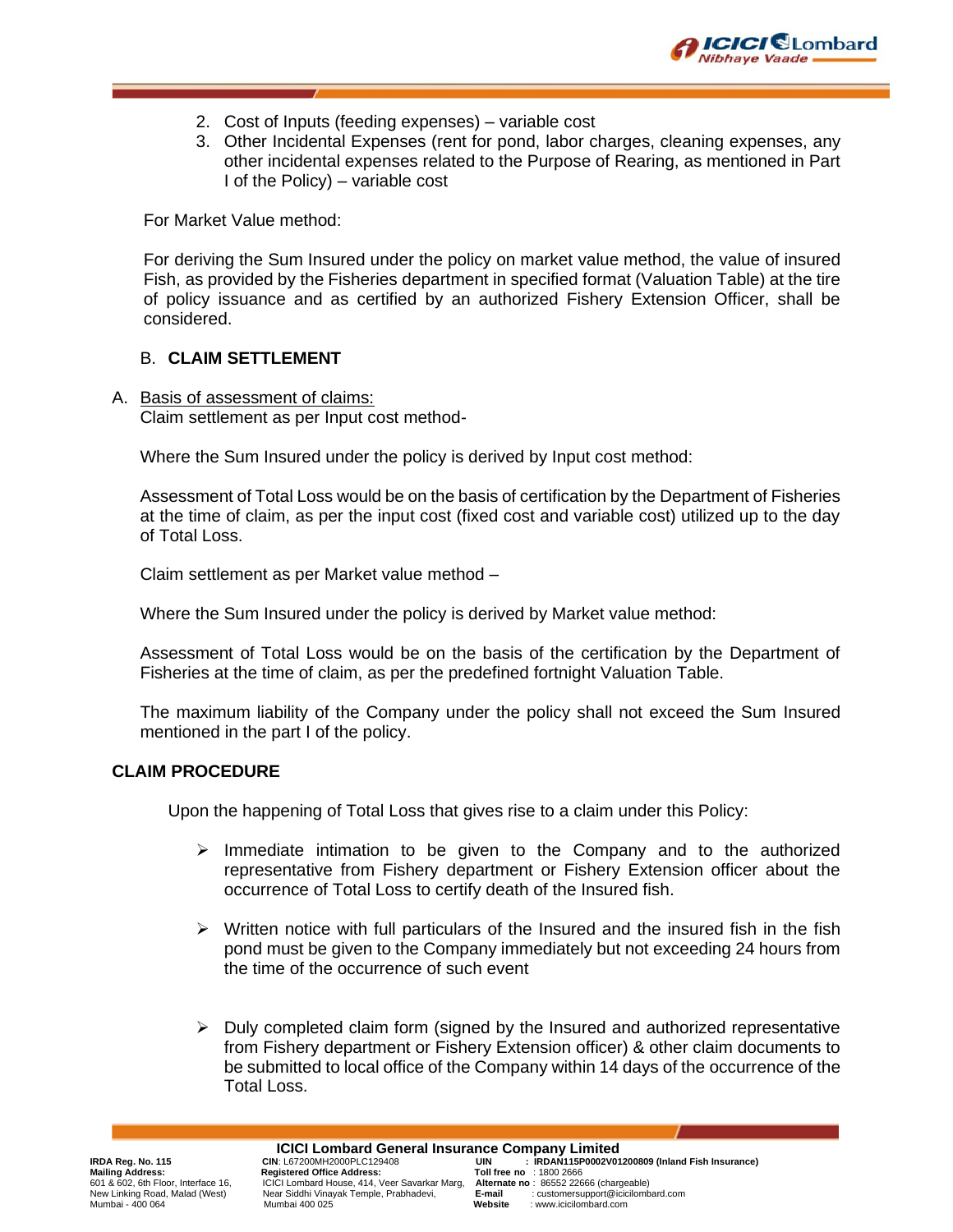

- $\triangleright$  Original certificate issued at the time of assessment of the claim from Fishery department of Insured under this Policy, to be surrendered to the local office of the Company. In case this is not done, the claim becomes voidable at the Company's option.
- $\triangleright$  Insured needs to keep the stock of dead fishes for 24 hours as Company's authorized representative or surveyor will visit for the spot inspection.

### (B) **Claim Documents**

#### **In the event of claim:**

The Insured shall be required to furnish the following for or in support of a claim under the Policy:

- i. Duly completed claim form
- ii. Original Policy document
- iii. Certificate from Fishery department issued at the time of policy issuance.
- iv. Certificate from Fishery Extension Officer or any authorized representative from Fishery Department certifying the cause of death and details about the loss
- v. Survey report
- vi. Photographs of dead insured Fishes., Photograph must be such that it gives the clear idea about number of fishes died
- vii. In case of death due to any Disease (if specifically covered under the Policy) all the papers in connection with the treatment, diagnosis record received from authorized representative from Fishery department or Fisher Extension officer.
- viii. Revenue Authority certificate in case of Act of God perils (if specifically covered under the Policy).
- ix. Books of Accounts and records.

### **6. POLICY RELATED TERMS AND CONDITIONS**

- (i) Every pond should be inspected by Fishery Extension Officer or authorized representative from Fishery Department or Authorized Company representative who will issue Certificate of valuation as per Input Cost method or Market value method, as applicable.
- (ii) Purchase invoice of the hatchery should be attached along with the certificate of valuation from the Authorized representative of Fishery department or Fisher Extension officer or Authorized Company Representative.
- (iii) Policy Start Date should be the date of introduction of Fingerlings into the stocking pond or Fry into the rearing pond, subject to receipt of full premium
- (iv) Insurance cover will start from the date of issuance of certificate of valuation from Authorized representative from Fishery department or Fishery Extension officer or authorized company representative.
- (v) All Fish in a pond are to be covered.
- (vi) Insured should ensure that the fish insured is in sound health and free from any injury at the time of insurance, unless specifically notified to the Company in writing and acknowledged by the Company in writing.

# **ICICI Lombard General Insurance Company Limited**<br>IRDAN115P0002V01 : UIN : L67200MH2000PLC129408

**Mailing Address: Registered Office Address:**<br>601 & 602, 6th Floor, Interface 16, ICICI Lombard House, 414, V

Near Siddhi Vinayak Temple, Prabhadevi, Mumbai - 400 064 Mumbai 400 025 **Website** : www.icicilombard.com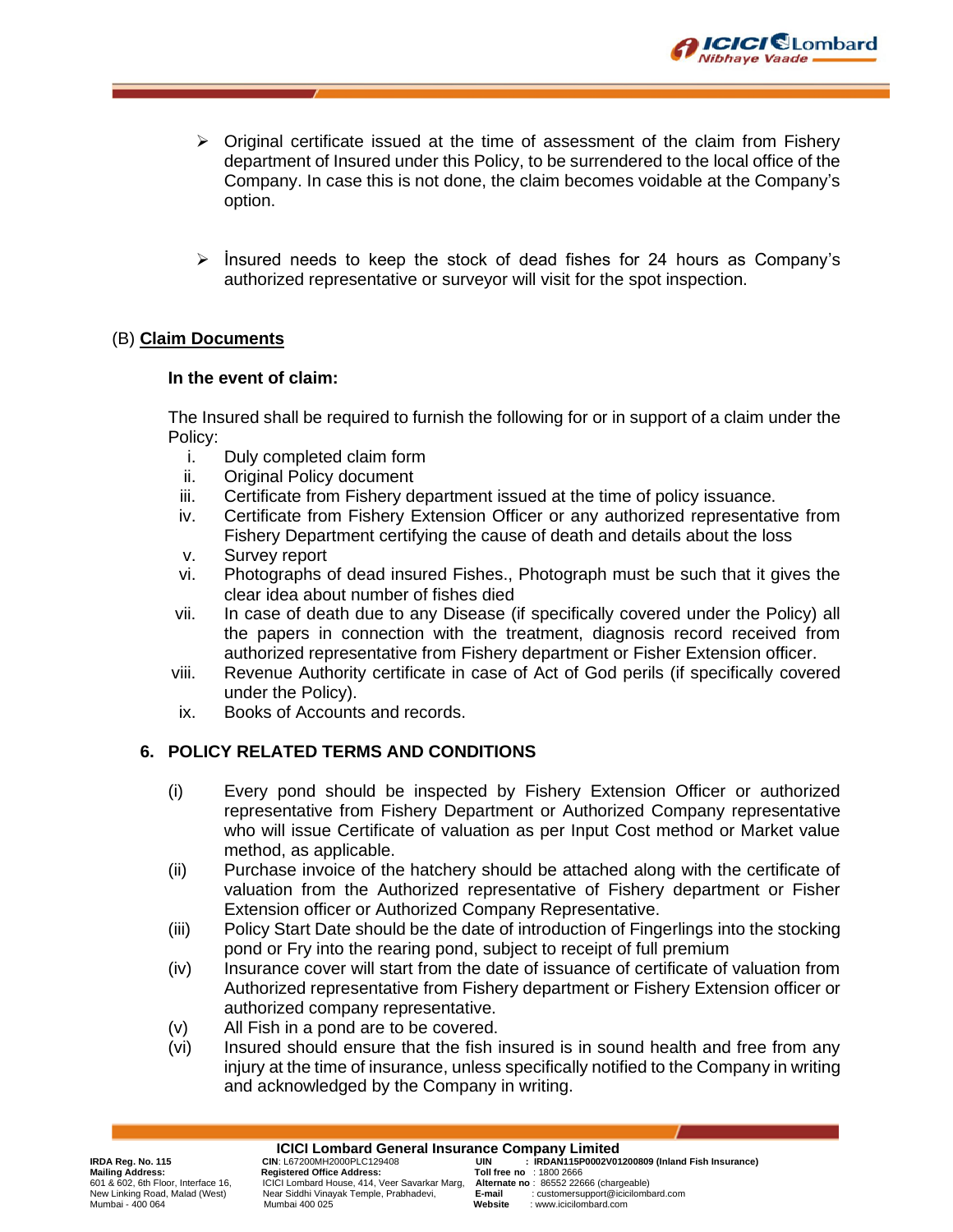

- (vii) The Insured shall allow the authorized representative of Fishery department or Company's authorized representative or Fishery Extension officer to examine the insured fish in case of death, as and when required on behalf of the Company, Valuation table as certified by the Fishery Extension Officer is to be submitted to the Company, which will form the basis, both for acceptance as well as settlement of claims.
- (viii) Natural Mortality of any kind would be excluded in each stage.
- (ix) After payment of Total Loss, policy stands cancelled and company has no liability under the policy.
- (x) At the time of loss, if authorized representative from Fishery Department declares a particular or total number of Fishes as edible Fish, which are safe for human consumption and by selling the same in the market, Policy holder would recover value of the Fish, then in such cases the company would not pay for that amount recovered for those Fishes and would deduct the same at the time of claim settlement.

**ICICI Lombard General Insurance Company Limited**<br>IRDAN115P0002V01 : UIN : L67200MH2000PLC129408 **IRDA Reg. No. 115** CIN: L67200MH2000PLC129408<br> **Mailing Address:** Registered Office Address: Toll free no : 1800 2666<br>
601 & 602, 6th Floor, Interface 16, CICI Lombard House, 414, Veer Savarkar Marg, Alternate no : 86552 601 & 602, 6th Floor, Interface 16, ICICI Lombard House, 414, Veer Savarkar Marg, **Alternate no** : 86552 22666 (chargeable) Near Siddhi Vinayak Temple, Prabhadevi, Mumbai - 400 064 Mumbai 400 025 **Website** : www.icicilombard.com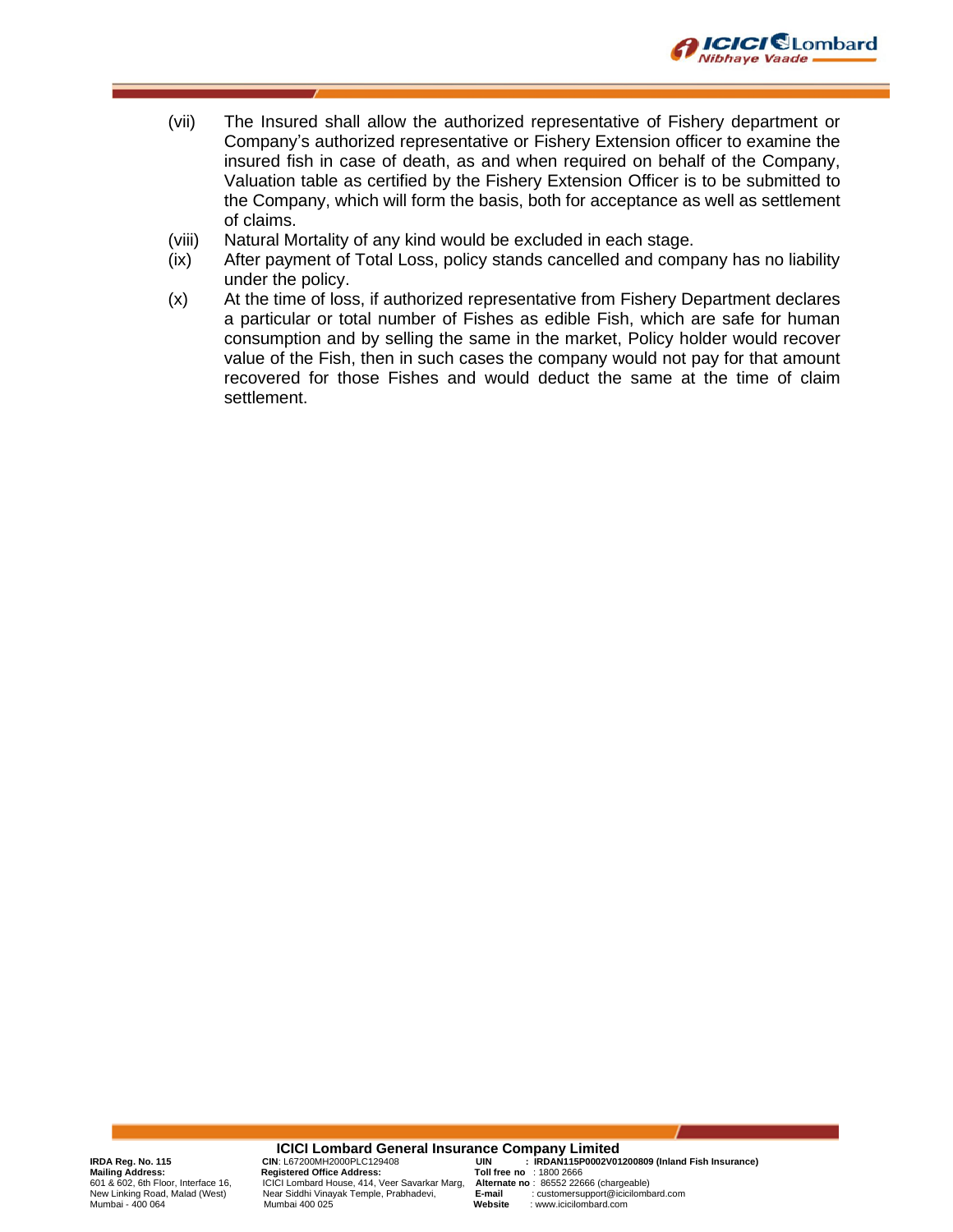

### **PART III OF POLICY**

#### **STANDARD TERMS AND CONDITIONS:**

#### **1. Incontestability and Duty of Disclosure**

The Policy shall be null and void and no benefit shall be payable in the event of untrue or incorrect statements, misrepresentation, mis-description or on non- disclosure in any material particular in the proposal form, personal statement, declaration and connected documents, or any material information having been withheld, or a claim being fraudulent or any fraudulent means or devices being used by the Insured or any one acting on his behalf to obtain any benefit under this Policy.

#### **2. Reasonable Care**

The Insured shall take all reasonable steps to safeguard the interests of the Insured against loss or damage that may give rise to a claim.

#### **3. Observance of terms and conditions**

The due observance arıd fulfillment of the terms, conditions and endorsement of this Policy in so far as they relate to anything to be done or complied with by the insured shall be a condition precedent to any liability of the Company to make any payment under this Policy.

#### **4. Material change**

The Insured shall immediately notify the Company in writing of any material change in the risk, and cause at his own expense such additional precautions to be taken as circumstances may require to ensure safe operation of the Insured items or trade or business practices thereby containing the circumstances that may give rise to the claim, and the Company may adjust the scope of cover and / or premium if necessary, accordingly.

#### **5. Records to be maintained**

The Insured shall keep an accurate record containing all relevant particulars and shall allow the Company to inspect such record. The Insured shall within one month after the expiry of the Insurance Policy furnish such information as the Company may require.

#### **6. No constructive Notice**

Any knowledge or information of any circumstances or condition in connection with the Insured in possession of any official of the Company shall not be the notice to or be held to bind or prejudicially affect the Company notwithstanding subsequent acceptance of any premium.

#### **7. Notice of charge etc.**

The Company shall not be bound to take notice or be affected by any notice of any trust, charge, lien, assignment or other dealing with or relating to this Policy, but the payment by the Company to the Insured or his legal representative of any compensation or benefit under the Policy shall in all cases be an effectual discharge to the Company.

#### **8. Overriding effect of Part Ii of the Schedule**

The terms and conditions contained herein and in Part Il of the Schedule shall be deemed to form part of the Policy and shall be read as if they are specifically incorporated herein; however in case of any inconsistency of any term and condition with the scope of cover

**Mailing Address: Registered Office Address:**<br>601 & 602, 6th Floor, Interface 16, ICICI Lombard House, 414, V

**ICICI Lombard General Insurance Company Limited**<br>IRDAN115P0002V01 : UIN : L67200MH2000PLC129408 Near Siddhi Vinayak Temple, Prabhadevi, Mumbai - 400 064 Mumbai 400 025 **Website** : www.icicilombard.com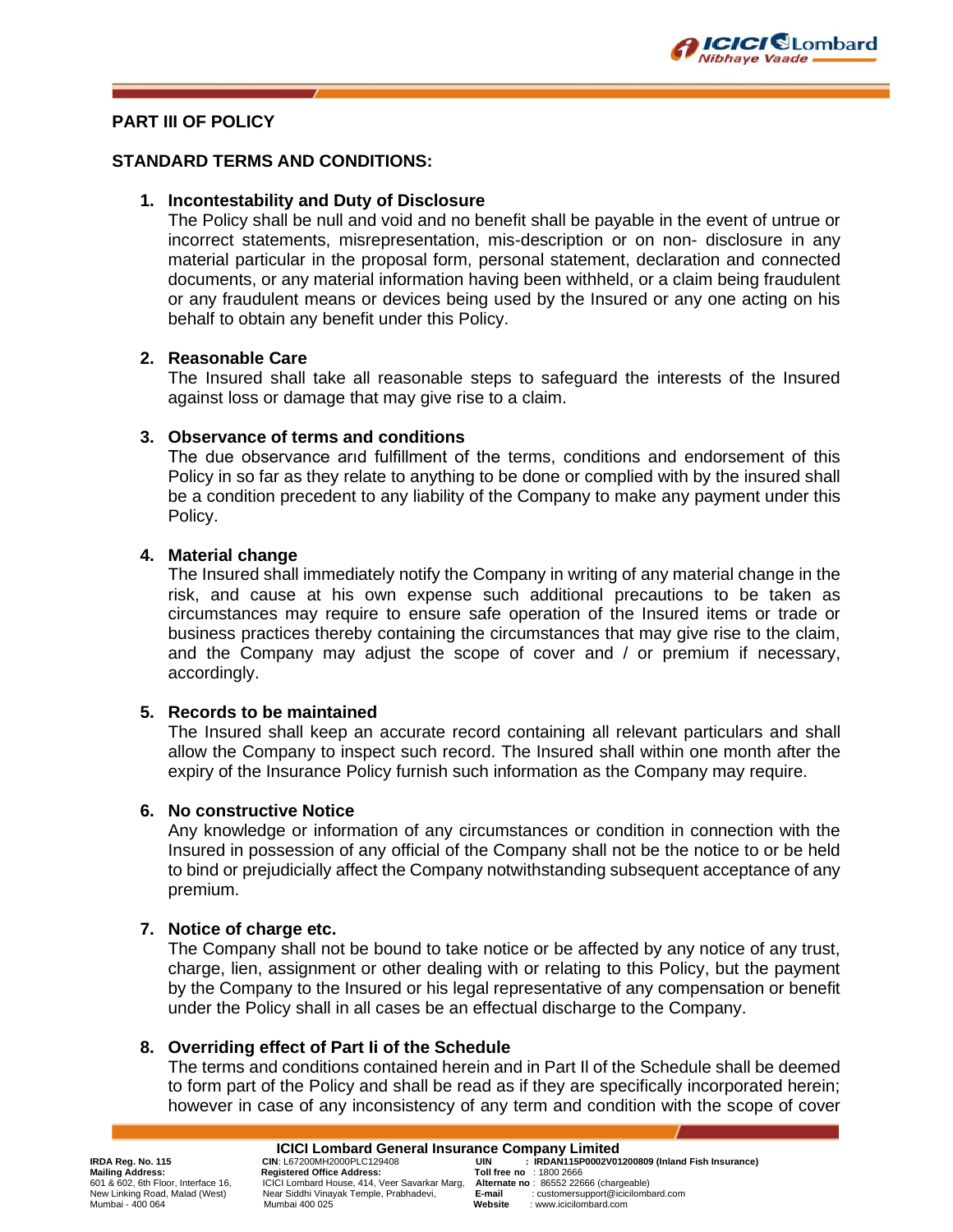contained in Part Il of the Schedule, then the term(s) and condition(s) contained herein shall be read mutatis mutandis with the scope of cover/terms and conditions contained in Part lI of the Schedule and shall be deemed to be modified accordingly or superseded in case of inconsistency being irreconcilable.

**CICI** CLombard

**Vibhaye Vaade** 

#### **9. Duties of the Insured on occurrence of loss**

On the occurrence of any loss, within the scope of cover under the Policy the insured shall:

- a. Forthwith file/submit a Claim Form in accordance with 'Claim Procedure Clause as provided in Part II of the Schedule.
- b. Allow the surveyor or any agent of the Company to inspect the insured Fish and/ or property, as per the Right to Inspect Clause as provided in this Part.
- c. Assist and not hinder or prevent the Company or any of its agents in pursuance of their duties under 'Rights of the Company on Happening of Loss or Damage' Clause as provided in this Part.
- d. Not abandon the insured Fish and/ or property, nor take any steps to rectify/remedy the damage before the same has been approved by the Company or any of its agents or the surveyor or the loss assessor.

If the Insured does not comply with the provisions of this Clause or other obligations cast upon the Insured under this Policy, in terms of the other clauses referred to herein or in terms of the other clauses in any of the Policy documents, all benefits under the Policy shall be forfeited, at the option of the Company.

#### **10 Rights of the Company on happening of loss or damage**

On the happening of loss or damage, or circumstances that have given rise to a claim under this Policy, the Company may:

- a. Enter and/or take possession of the insured Fish and / or property, where the loss or damage has happened
- b. Keep possession of any such dead fish and examine, sort, arrange, remove or other wise deal with the same; and,
- c. Sell any such dead Fish or dispose of the same for account of whom it may concern. The powers conferred by this condition shall be exercisable by the Company at any time until notice in writing is given by the Insured that he makes no claim under the Policy, or if any claim is made, until such claim is finally determined or withdrawn. The Company shall not by any act done in the exercise or purported exercise of its powers hereunder incur any liability to the Insured or diminish its rights to rely upon any of the conditions of this Policy in answer to any claim.

If the Insured or any person on his behalf shall not comply with the requirement of the Company, or shall hinder or obstruct the Company in the exercise of the powers hereunder, all benefits under the Policy shall be forfeited at the option of the Company.

#### **11 Right to inspect**

If required by the Company, an agent/representative of the Company including a loss assessor or a surveyor appointed in that behalf shall in case of any loss or any circumstances that have given rise to the claim in respect of the insured Fish, be permitted at all reasonable times to examine into the circumstances of such loss. The Insured shall on being required to do so by the Company produce all books of accounts, receipts, documents relating to or containing entries relating to the loss or such circumstance in his possession and furnish copies of or extracts from such of them as may be required by the Company so far as they relate to such claims or will in any way assist the Company to ascertain correctness of the claim thereof or the liability of the Company under the Policy.

**ICICI Lombard General Insurance Company Limited**<br>IRDAN115P0002V01 : UIN : L67200MH2000PLC129408

**Mailing Address: Registered Office Address:**<br>601 & 602, 6th Floor, Interface 16, ICICI Lombard House, 414, V

Near Siddhi Vinayak Temple, Prabhadevi, Mumbai - 400 064 Mumbai 400 025 **Website** : www.icicilombard.com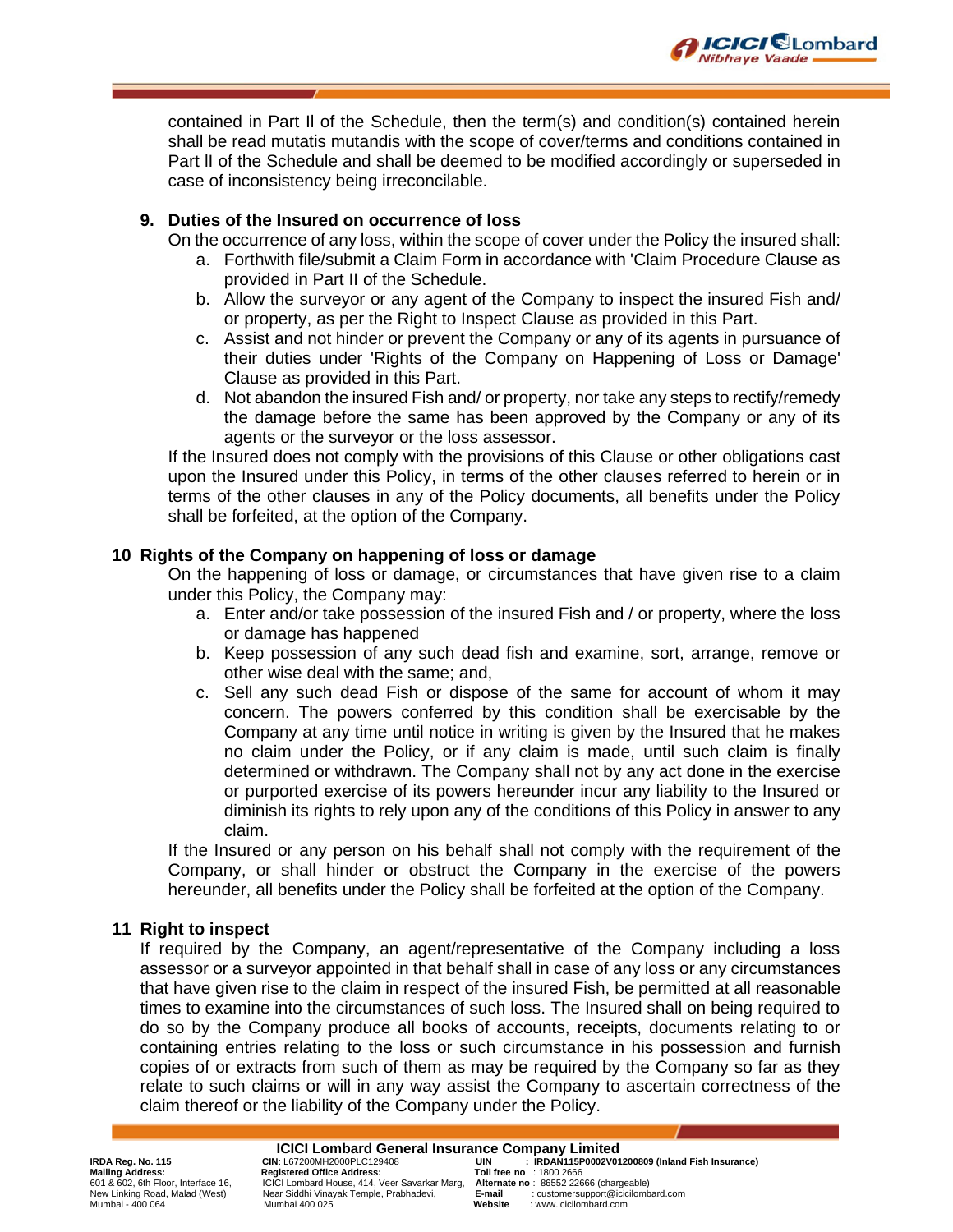

#### **12 Position after a claim**

The Insured shall not be entitled to abandon any insured Fish, whether the Company has taken possession of the same or not.

#### **13 Condition of Average**

If the insured Fish be collectively of greater value than the Sum Insured thereon, then the insured shall be considered as being his own insurer for the difference, and shall bear a rate able proportion of the loss or damage accordingly. Every item, if more than one in the Policy, shall be separately subject to this condition.

#### **14 Subrogation**

In the event of payment under this Policy, the Company shall be subrogated to all the Insured's rights or recovery thereof against any person or organisation, and the Insured shall execute and deliver instruments and papers necessary to secure such rights.

The Insured and any claimant under this Policy shall at the expense of the Company do and concur in doing and permit to be done, all such acts and things as may be necessary or required by the Company, before or after insured's indemnification, in enforcing or endorsing any rights or remedies, or of obtaining relief or indemnity, to which the Company shall be or would become entitled or subrogated.

#### **15 Contribution**

If at the time of the happening of any loss or damage covered by this Policy, there shall be existing any other insurance of any nature whatsoever covering the same, whether effected by the Insured or not, then the Company shall not be liable to pay or contribute more than its ratable proportion of any loss or damage.

#### **16 Fraudulent claims**

If any claim is in any respect fraudulent, or if any false statement, or declaration is made or used in support thereof, or if any fraudulent means or devices are used by the Insured or anyone acting on his/her behalf to obtain any benefit under this Policy, or if a claim is made and rejected and no court action or suit is commenced within twelve months after such rejection or, in case of arbitration taking place as provided therein, within twelve (12) calendar months after the Arbitrator or Arbitrators have made their award, all benefits under this Policy shall be forfeited.

#### **17 Cancellation/termination**

The Company may at any time, cancel this Policy, by giving 15 days notice in writing by Registered post Acknowledgment Due post to the Insured at his last known address in which case the Company shall be liable to repay on demand a ratable proportion of the premium for the unexpired term from the date of the cancellation.

The Insured may also give 15 days notice in writing, to the Company, for the cancellation of this Policy, in which case the Company shall from the date of receipt of notice cancel the Policy and refund the premium as per the short period refund grid mentioned below:

| I PERIOD ON RISK          | RATE OF PREMIUM<br><b>REFUNDED</b> |  |  |
|---------------------------|------------------------------------|--|--|
| Up to 1 month             | 50% of premium                     |  |  |
| Up to 3 months            | 25% of premium                     |  |  |
| <b>Exceeding 3 months</b> | Nil                                |  |  |

**Mailing Address: Registered Office Address:**<br>601 & 602, 6th Floor, Interface 16, ICICI Lombard House, 414, V

**ICICI Lombard General Insurance Company Limited**<br>IRDAN115P0002V01 : UIN : L67200MH2000PLC129408 **IRDA Reg. No. 115 CIN**: L67200MH2000PLC129408 **UIN : IRDAN115P0002V01200809 (Inland Fish Insurance)** 601 & 602, 6th Floor, Interface 16, ICICI Lombard House, 414, Veer Savarkar Marg, **Alternate no** : 86552 22666 (chargeable) Near Siddhi Vinayak Temple, Prabhadevi, Mumbai - 400 064 Mumbai 400 025 **Website** : www.icicilombard.com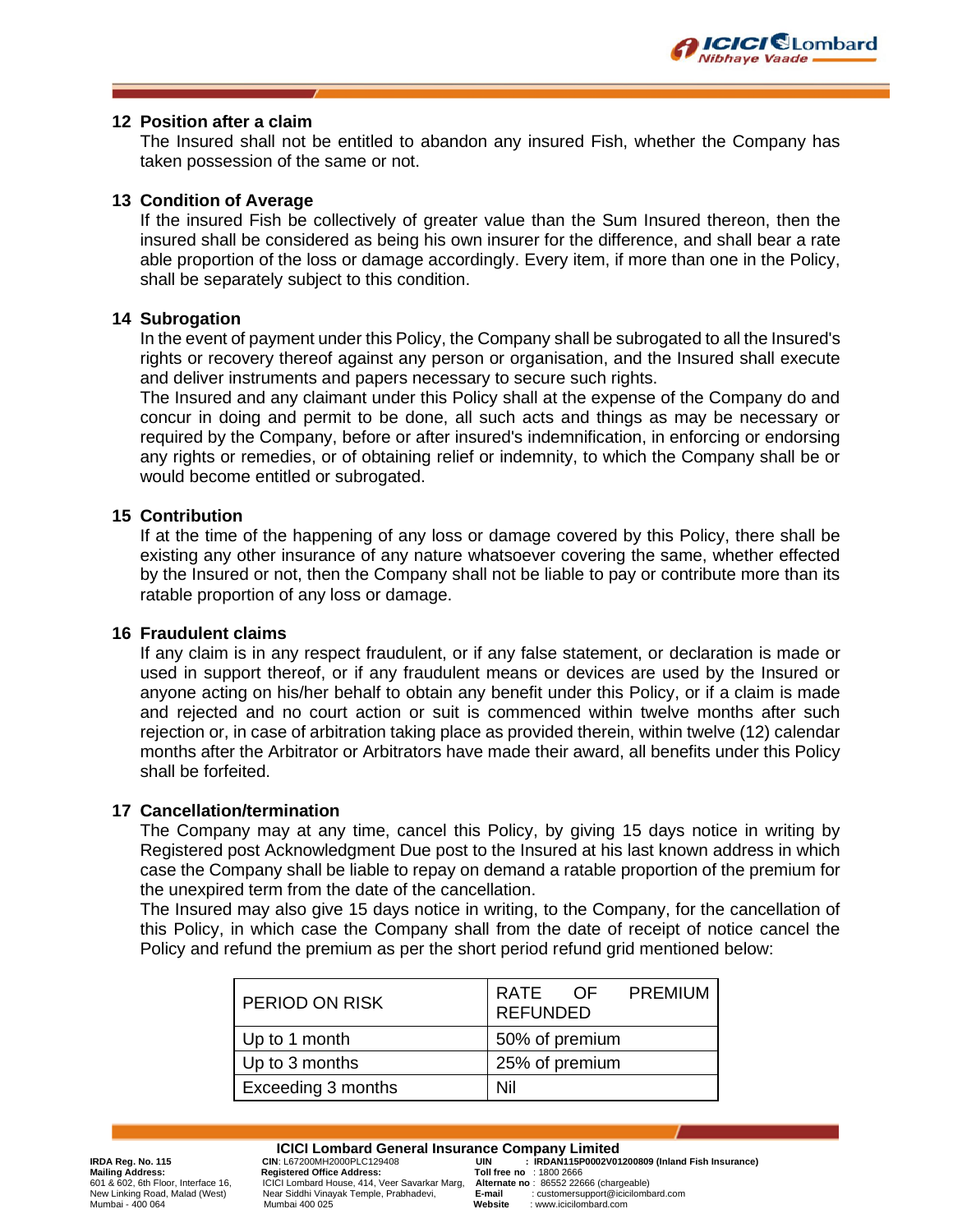

Upon making any refund of premium under this Policy in accordance with the terms and conditions hereof, the cover and Company's liability in respect of the Insured shall forthwith terminate.

Notwithstanding anything contained herein or otherwise stated, no refunds of premium shall be made where any claim has been lodged with the Company or any benefit has been availed by the Insured Person/ admitted by the Company under the Policy.

#### **18 Policy Disputes**

It has been agreed between the parties that any dispute concerning the interpretation of the terms, conditions, limitations and/or exclusions contained herein is understood and agreed to be adjudicated or interpreted in accordance with the Laws of India and only competent Courts of India shall have the exclusive jurisdiction to try alt or any matters arising hereunder. The matter shall be determined or adjudicated in accordance with the law and practice of such Court

#### **19 Arbitration clause**

If any dispute or difference shall arise as to the quantum to be paid under this Policy (liability being otherwise admitted) such difference shall independently of all other questions be referred to the decision of a sole arbitrator to be appointed in writing by the parties to the dispute/difference, or if they cannot agree upon a single arbitrator within 30 days of any party invoking arbitration, the same shall be referred to a panel of three arbitrators, comprising of two arbitrators, one to be appointed by each of the parties to the dispute/difference and the third arbitrator to be appointed by such two arbitrators. Arbitration shall be conducted under and in accordance with the provisions of the Arbitration and Conciliation Act, 1996.

It is clearly agreed and understood that no difference or dispute shall be referable to arbitration, as hereinbefore provided, if the Company has disputed or not accepted liability under or in respect of this Policy.

#### **20 Renewal notice**

The Company shall not be bound to give notice that a renewal is due. Every renewal premium (which shall be paid and accepted in respect of this Policy) shall be so paid and accepted upon the distinct understanding that no alteration has taken place in the facts contained in the proposal or declaration herein before mentioned and that nothing is known to the insured that may result to enhance the risk of the Company under the indemnity hereby given unless intimated to the Company and accepted by it in writing. No renewal receipt shall be valid unless it is on the printed form of the Company and signed by an authorised official of the Company.

#### **21 Notices**

Any notice, direction or instruction given under this Policy shall be in writing and delivered by hand, post

In case of the Insured, at the address specified in Part I of the Schedule.

In case of the Company:

ICICI Lombard General Insurance Company Limited,

ICICI Lombard House, 414, Veer Savarkar Marg,

Near Siddhi Vinayak Temple, Prabhadevi, Mumbai 400 025

Notice and instructions will be deemed served 7 days after posting or immediately upon receipt in the case of hand delivery, facsimile or e-mail.

**Mailing Address: Registered Office Address:**<br>601 & 602, 6th Floor, Interface 16, ICICI Lombard House, 414, V

**ICICI Lombard General Insurance Company Limited**<br>IRDAN115P0002V01 : UIN : L67200MH2000PLC129408 Near Siddhi Vinayak Temple, Prabhadevi, Mumbai - 400 064 Mumbai 400 025 **Website** : www.icicilombard.com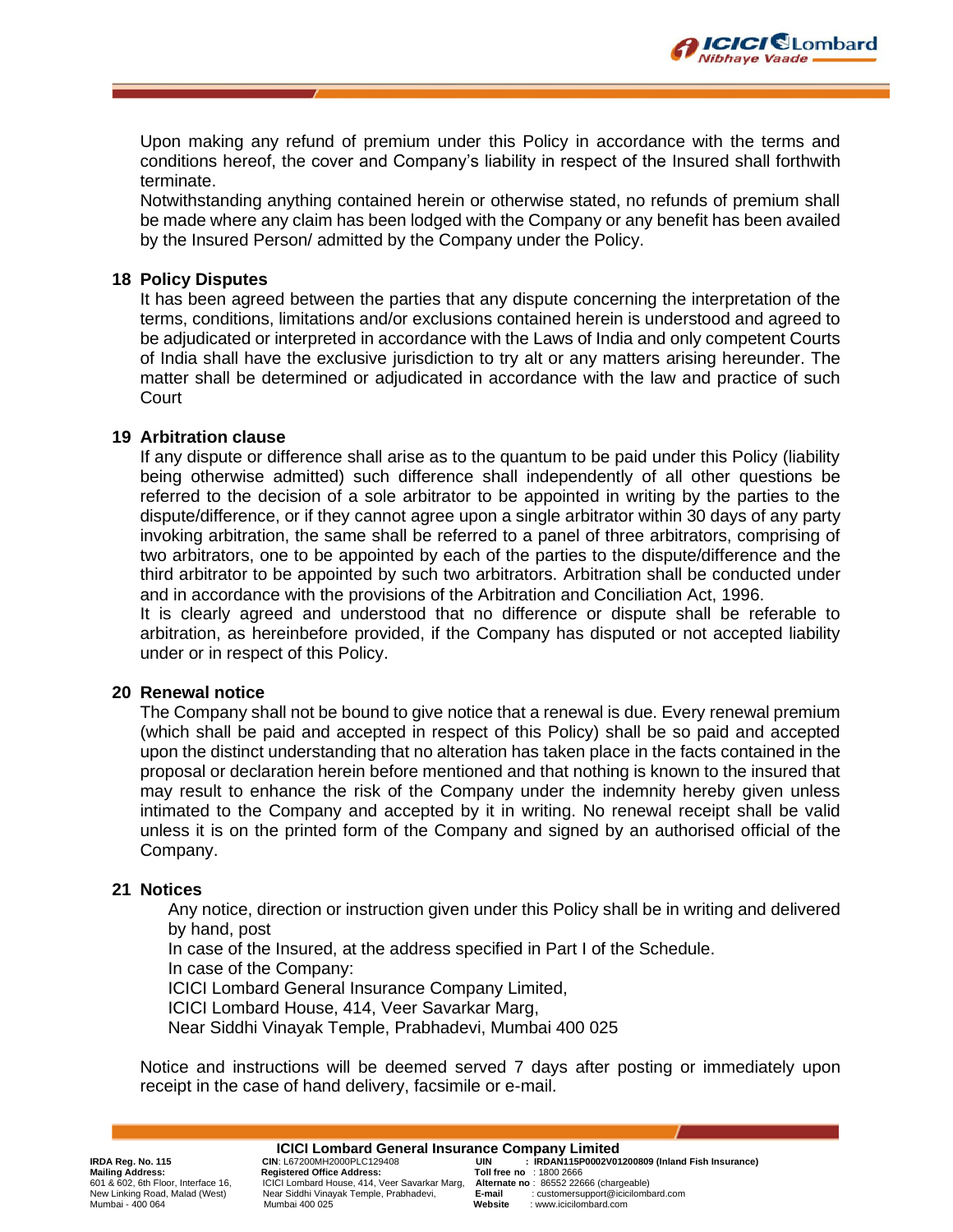

#### **22 Customer Service**

If at any time the Insured requires any clarification or assistance, the Insured may contact the offices of the Company at the address specified, during normal business hours.

#### **23 Grievances**

In case Insured is aggrieved in any way, the Insured may contact the Company at the specified addresses, during normal business hours. Grievances & Customer Service

If at any time the Insured requires any clarification or assistance, the Insured may contact the offices of the Company at the address specified, during normal business hours.

If you are not satisfied with redressal of your grievance, you may approach the nearest Insurance Ombudsman for resolution of your grievance. The contact details of the Ombudsman offices are mentioned below. For updated status, Please refer to website [www.irdaindia.org.](http://www.irdaindia.org/)

| <b>Office</b><br>the<br>Οf<br><b>Ombudsman</b> | <b>Contact Details</b>                                                                                                                                                                                                                                                                  | <b>Areas of Jurisdiction</b>                               |
|------------------------------------------------|-----------------------------------------------------------------------------------------------------------------------------------------------------------------------------------------------------------------------------------------------------------------------------------------|------------------------------------------------------------|
| <b>AHMEDABAD</b>                               | Office of the Insurance Ombudsman,<br>Jeevan Prakash Building, 6th floor,<br>Tilak Marg, Relief Road,<br>Ahmedabad - 380 001.<br>Tel.: 079 - 25501201/02/05/06<br>Email:                                                                                                                | Gujarat, UT of Dadra & Nagar<br>Haveli, Daman and Diu      |
| <b>BHOPAL</b>                                  | bimalokpal.ahmedabad@ecoi.co.in<br>Office of the Insurance Ombudsman,<br>Janak Vihar Complex, 2nd Floor,<br>6, Malviya Nagar, Opp. Airtel Office,<br>Near New Market, Bhopal - 462 003.<br>Tel.: 0755 - 2769201 / 2769202<br>Fax: 0755 - 2769203<br>Email: bimalokpal.bhopal@ecoi.co.in | Pradesh<br>&<br>Madhya<br>Chhattisgarh                     |
| <b>BHUBANESHWAR</b>                            | Office of the Insurance Ombudsman,<br>62, Forest park, Bhubneshwar - 751<br>009.<br>Tel.: 0674 - 2596461 /2596455<br>Fax: 0674 - 2596429<br>Email:<br>bimalokpal.bhubaneswar@ecoi.co.in                                                                                                 | Orissa                                                     |
| <b>BENGALURU</b>                               | Office of the Insurance Ombudsman,<br>Jeevan Soudha Building, PID No. 57-<br>27-N-19<br>Ground Floor, 19/19, 24th Main Road,<br>JP Nagar, Ist Phase, Bengaluru - 560<br>078.<br>Tel.: 080 - 26652048 / 26652049<br>Email:<br>bimalokpal.bengaluru@ecoi.co.in                            | Karnataka                                                  |
| <b>CHANDIGARH</b>                              | Office of the Insurance Ombudsman,<br>S.C.O. No. 101, 102 & 103, 2nd Floor,                                                                                                                                                                                                             | States of Punjab,<br>Haryana,<br>Himachal Pradesh, Jammu & |

**ICICI Lombard General Insurance Company Limited**<br>IRDAN115P0002V01 : UIN : L67200MH2000PLC129408

Near Siddhi Vinayak Temple, Prabhadevi, Mumbai - 400 064 Mumbai 400 025 **Website** : www.icicilombard.com

**IRDA Reg. No. 115** CIN: L67200MH2000PLC129408<br> **Mailing Address:** Registered Office Address: Toll free no : 1800 2666<br>
601 & 602, 6th Floor, Interface 16, CICI Lombard House, 414, Veer Savarkar Marg, Alternate no : 86552 601 & 602, 6th Floor, Interface 16, ICICI Lombard House, 414, Veer Savarkar Marg, **Alternate no** : 86552 22666 (chargeable)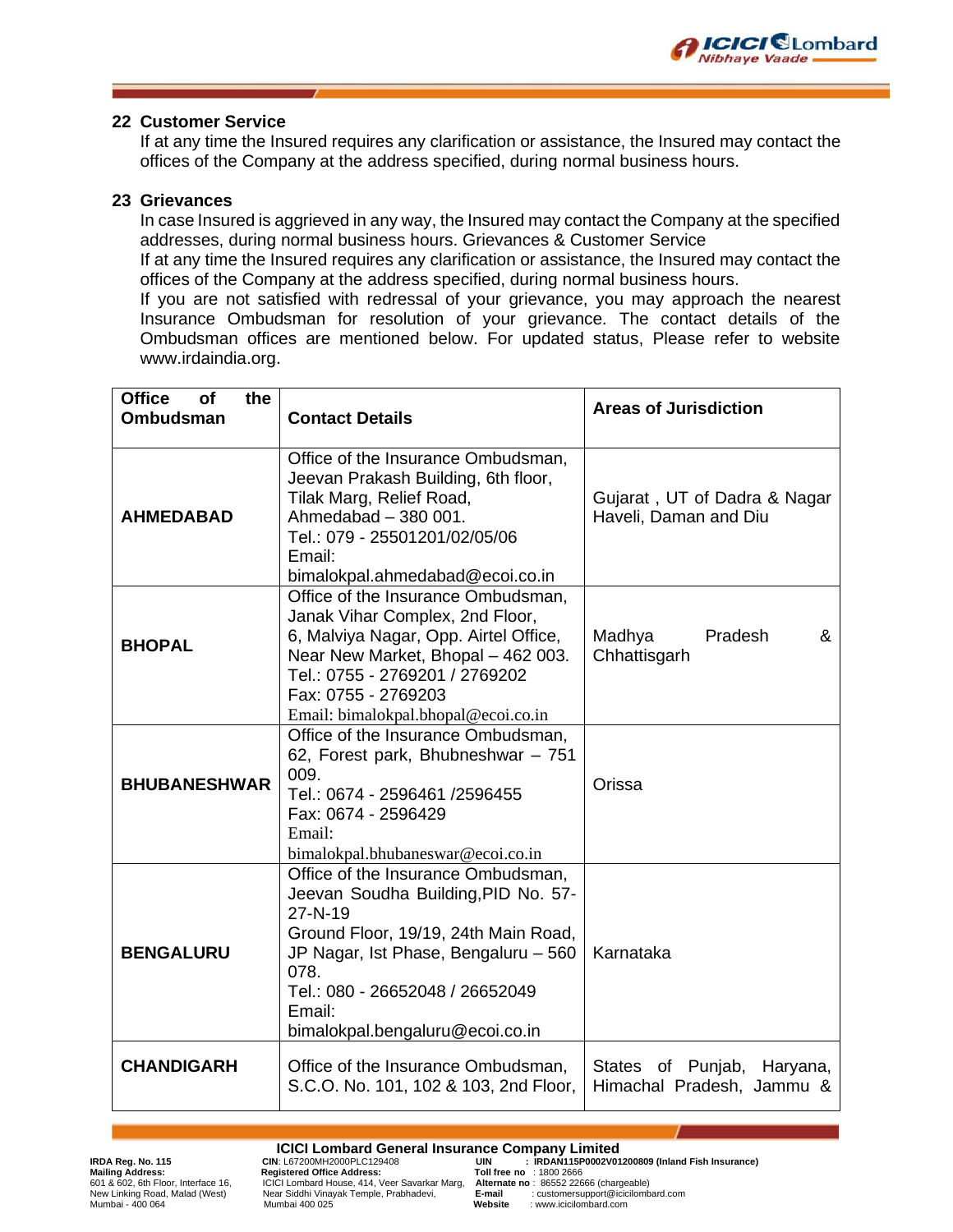

|                  | Batra Building, Sector 17 -<br>D,<br>Chandigarh $-160017$ .<br>Tel.: 0172 - 2706196 / 2706468<br>Fax: 0172 - 2708274<br>Email:                                                                                                                                                                   | Kashmir and Union territory of<br>Chandigarh                                             |
|------------------|--------------------------------------------------------------------------------------------------------------------------------------------------------------------------------------------------------------------------------------------------------------------------------------------------|------------------------------------------------------------------------------------------|
| <b>CHENNAI</b>   | bimalokpal.chandigarh@ecoi.co.in<br>Insurance Ombudsman, Office of the<br>Ombudsman,<br>Fathima<br>Insurance<br>Akhtar Court, 4th Floor, 453 (old 312),<br>Anna Salai, Teynampet, CHENNAI-<br>600 018.<br>Tel.:- 044-24333668 /5284 Fax: 044-<br>24333664<br>Email bimalokpal.chennai@ecoi.co.in | Tamil Nadu, UT-Pondicherry<br>Town and Karaikal (which are<br>part of UT of Pondicherry) |
| <b>DELHI</b>     | Office of the Insurance Ombudsman,<br>2/2 A, Universal Insurance Building,<br>Asaf Ali Road, New Delhi - 110 002.<br>Tel.: 011 - 23232481/23213504<br>Email: bimalokpal.delhi@ecoi.co.in                                                                                                         | Delhi                                                                                    |
| <b>ERNAKULAM</b> | Office of the Insurance Ombudsman,<br>2nd Floor, Pulinat Bldg.,<br>Opp. Cochin Shipyard, M. G. Road,<br>Ernakulam - 682 015.<br>Tel.: 0484 - 2358759 / 2359338<br>Fax: 0484 - 2359336<br>Email:<br>bimalokpal.ernakulam@ecoi.co.in                                                               | Kerala, Lakshadweep, Mahe-a<br>part of Pondicherry                                       |
| <b>GUWAHATI</b>  | Office of the Insurance Ombudsman,<br>Nivesh,<br>5th Floor,<br>Nr.<br>Jeevan<br>Panbazar over bridge, S.S. Road,<br>Guwahati - 781001(ASSAM).<br>Tel.: 0361 - 2632204 / 2602205<br>Email:<br>bimalokpal.guwahati@ecoi.co.in                                                                      | Assam, Meghalaya, Manipur,<br>Mizoram, Arunachal Pradesh,<br>Nagaland and Tripura        |
| <b>HYDERABAD</b> | Office of the Insurance Ombudsman,<br>6-2-46, 1st floor, "Moin Court",<br>Lane Opp. Saleem Function Palace,<br>Guards,<br>Lakdi-Ka-Pool,<br>А.<br>C.<br>Hyderabad - 500 004.<br>Tel.: 040 - 67504123 / 23312122<br>Fax: 040 - 23376599<br>Email:<br>bimalokpal.hyderabad@ecoi.co.in              | Andhra<br>Pradesh, Karnataka<br>and UT of Yanam $-$ a part of the<br>UT of Pondicherry   |
| <b>JAIPUR</b>    | Office of the Insurance Ombudsman,<br>Jeevan Nidhi - II Bldg., Gr. Floor,<br>Bhawani Singh Marg, Jaipur - 302<br>005.<br>Tel.: 0141 - 2740363<br>Email: Bimalokpal.jaipur@ecoi.co.in                                                                                                             | State of Rajasthan.                                                                      |

**ICICI Lombard General Insurance Company Limited**<br>
Mailing Address:<br>
Mailing Address:<br>
Equistered Office Address:<br>
Toll free no : 1800 2666<br>
EQICI Lombard House, 414, Veer Savarkar Marg, Alternate no : 8652 22666 (chargeab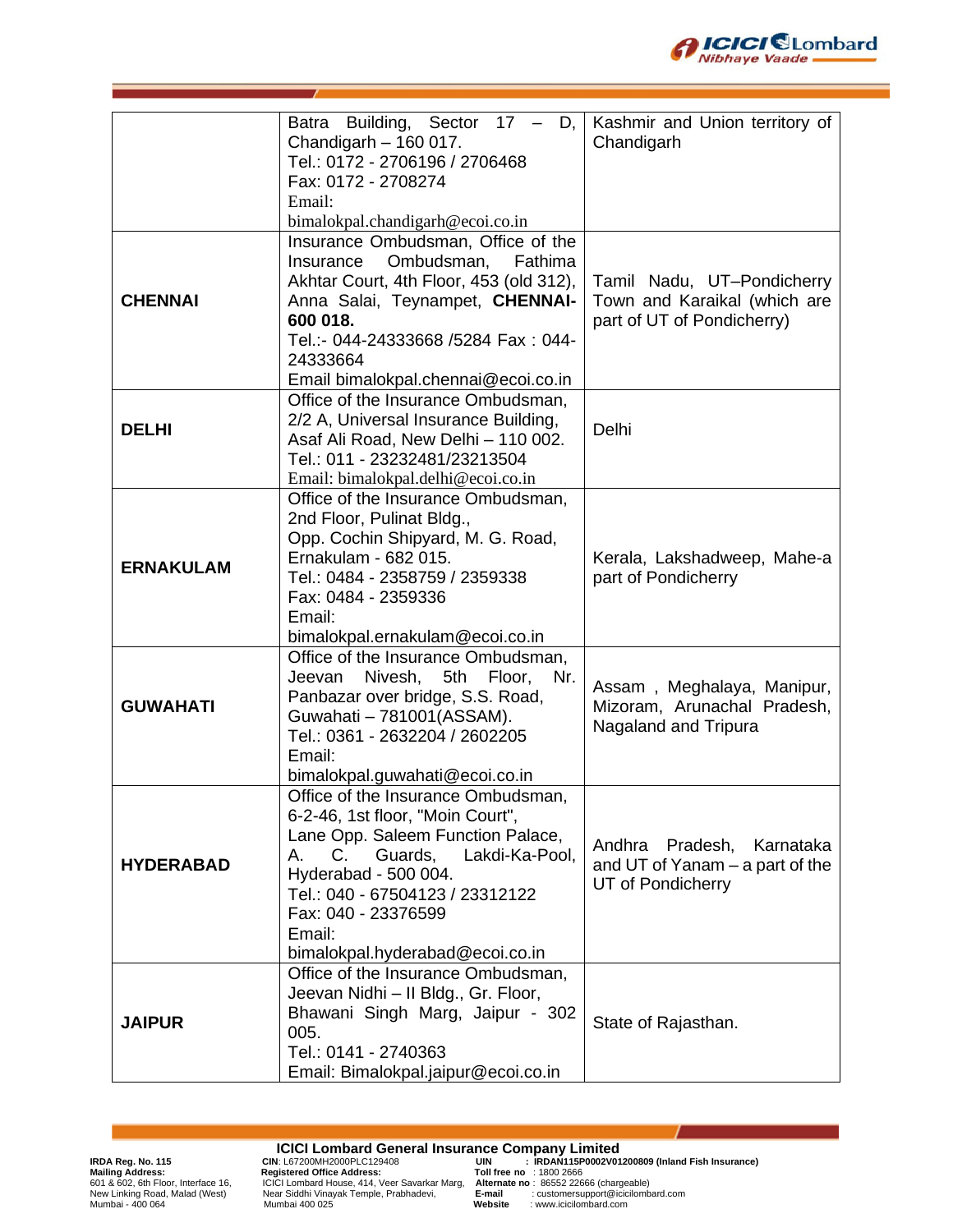

| <b>KOLKATA</b> | Office of the Insurance Ombudsman,<br>Hindustan Bldg. Annexe, 4th Floor,<br>4, C.R. Avenue, KOLKATA - 700 072.<br>Tel.: 033 - 22124339 / 22124340<br>Fax: 033 - 22124341<br>Email: bimalokpal.kolkata@ecoi.co.in                              | States of West Bengal, Bihar,<br>Sikkim and Union Territories of<br>Andaman and Nicobar Islands.                                                                                                                                                                                                                                                                                                                                                                                                                                                              |
|----------------|-----------------------------------------------------------------------------------------------------------------------------------------------------------------------------------------------------------------------------------------------|---------------------------------------------------------------------------------------------------------------------------------------------------------------------------------------------------------------------------------------------------------------------------------------------------------------------------------------------------------------------------------------------------------------------------------------------------------------------------------------------------------------------------------------------------------------|
| <b>LUCKNOW</b> | Office of the Insurance Ombudsman,<br>6th Floor, Jeevan Bhawan, Phase-II,<br>Nawal Kishore Road, Hazratganj,<br>Lucknow - 226 001.<br>Tel.: 0522 - 2231330 / 2231331<br>Fax: 0522 - 2231310<br>Email:<br>bimalokpal.lucknow@ecoi.co.in        | Districts of Uttar Pradesh:<br>Laitpur,<br>Mahoba,<br>Jhansi,<br>Hamirpur, Banda, Chitrakoot,<br>Allahabad,<br>Mirzapur,<br>Sonbhabdra,<br>Fatehpur,<br>Pratapgarh, Jaunpur, Varanasi,<br>Gazipur,<br>Jalaun, Kanpur,<br>Lucknow, Unnao, Sitapur,<br>Lakhimpur,<br>Bahraich,<br>Barabanki, Raebareli, Sravasti,<br>Gonda, Faizabad, Amethi,<br>Kaushambi, Balrampur, Basti,<br>Ambedkarnagar,<br>Sultanpur,<br>Maharajgang, Santkabirnagar,<br>Azamgarh,<br>Kushinagar,<br>Deoria,<br>Gorkhpur,<br>Mau,<br>Ghazipur, Chandauli,<br>Ballia,<br>Sidharathnagar. |
| <b>MUMBAI</b>  | Office of the Insurance Ombudsman,<br>3rd Floor, Jeevan Seva Annexe,<br>S. V. Road, Santacruz (W), Mumbai -<br>400 054.<br>Tel.: 022 - 26106552 / 26106960<br>Fax: 022 - 26106052<br>Email:<br>bimalokpal.mumbai@ecoi.co.in                   | Goa,<br>Mumbai Metropolitan Region<br>excluding<br>Navi<br>Mumbai<br>&<br>Thane.                                                                                                                                                                                                                                                                                                                                                                                                                                                                              |
| <b>NOIDA</b>   | Office of the Insurance Ombudsman,<br>Bhagwan Sahai Palace<br>4th Floor, Main Road, Naya Bans,<br>Sector 15,<br>Distt: Gautam Buddh Nagar, U.P-<br>201301.<br>Tel.: 0120-2514250 / 2514252 /<br>2514253<br>Email: bimalokpal.noida@ecoi.co.in | States of Uttaranchal and the<br>following<br><b>Districts</b><br>of<br>Uttar<br>Pradesh:.<br>Agra,<br>Aligarh,<br>Bareilly,<br>Bijnor,<br>Bagpat,<br>Budaun, Bulandshehar, Etah,<br>Kanooj,<br>Mainpuri,<br>Mathura,<br>Meerut,<br>Moradabad,<br>Muzaffarnagar,<br>Oraiyya,<br>Pilibhit, Etawah, Farrukhabad,<br>Firozabad, Gautam<br><b>Budh</b><br>Ghaziabad,<br>Nagar,<br>Hardoi,<br>Shahjahanpur, Hapur, Shamli,<br>Rampur, Kashganj, Sambhal,<br>Amroha,<br>Hathras,<br>Kanshiramnagar, Saharanpur.                                                     |
| <b>PATNA</b>   | Office of the Insurance Ombudsman,<br>1st Floor, Kalpana Arcade Building,,<br>Bazar Samiti Road,                                                                                                                                              | States of Bihar and Jharkhand                                                                                                                                                                                                                                                                                                                                                                                                                                                                                                                                 |

**ICICI Lombard General Insurance Company Limited**<br>
Mailing Address:<br>
Mailing Address:<br>
Equistered Office Address:<br>
Toll free no : 1800 2666<br>
EQICI Lombard House, 414, Veer Savarkar Marg, Alternate no : 8652 22666 (chargeab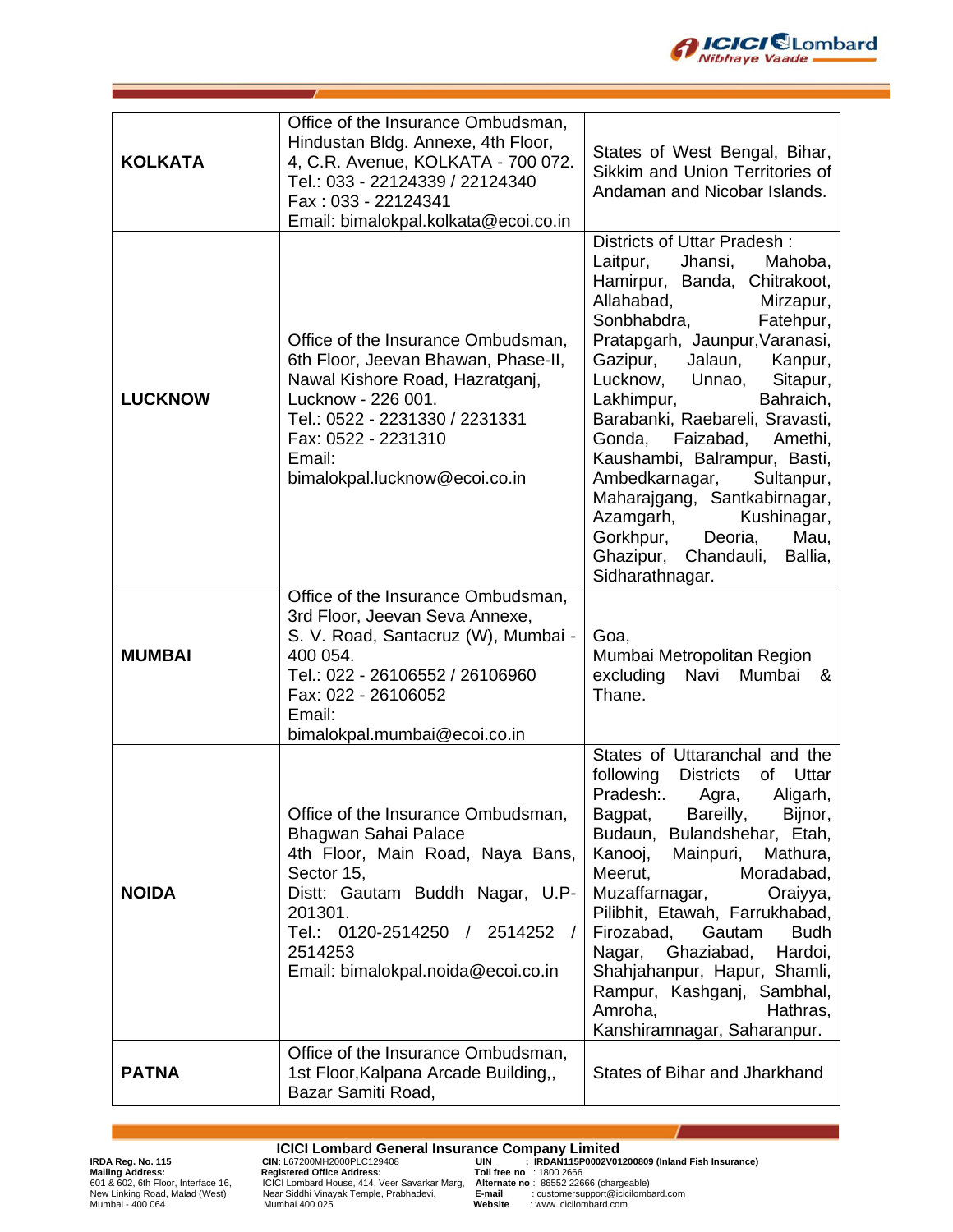

|             | Bahadurpur, Patna 800 006.<br>Tel.: 0612-2680952<br>Email: bimalokpal.patna@ecoi.co.in                                                                                                                               |                                                                                                           |
|-------------|----------------------------------------------------------------------------------------------------------------------------------------------------------------------------------------------------------------------|-----------------------------------------------------------------------------------------------------------|
| <b>PUNE</b> | Office of the Insurance Ombudsman,<br>Jeevan Darshan Bldg., 3rd Floor,<br>C.T.S. No.s. 195 to 198,<br>N.C. Kelkar Road, Narayan Peth,<br>Pune $-411$ 030.<br>Tel.: 020-41312555<br>Email: bimalokpal.pune@ecoi.co.in | States of Maharashtra, Area of<br>Mumbai and<br>Thane<br>Navi<br>excluding Mumbai Metropolitan<br>Region. |

The updated grievances redressal procedure shall be provided on the website of the Company and is subject to change in compliance with guidelines/regulations issued by Insurance Regulatory and Development Authority.

STATUTORY NOTICE: INSURANCE IS THE SUBJECT MATTER OF THE SOLICITATION

**ICICI Lombard General Insurance Company Limited**

IRDA Reg. No. 115<br>Mailing Address: No. 115 CIN: L67200MH2000PLC129408 UIN: IRDAN115P0002V01200809 (Inland Fish Insurance)<br>Mailing Address: Cincl Lombard House, 414, Veer Savarkar Marg, Alternate no : 1805 2666<br>New Linking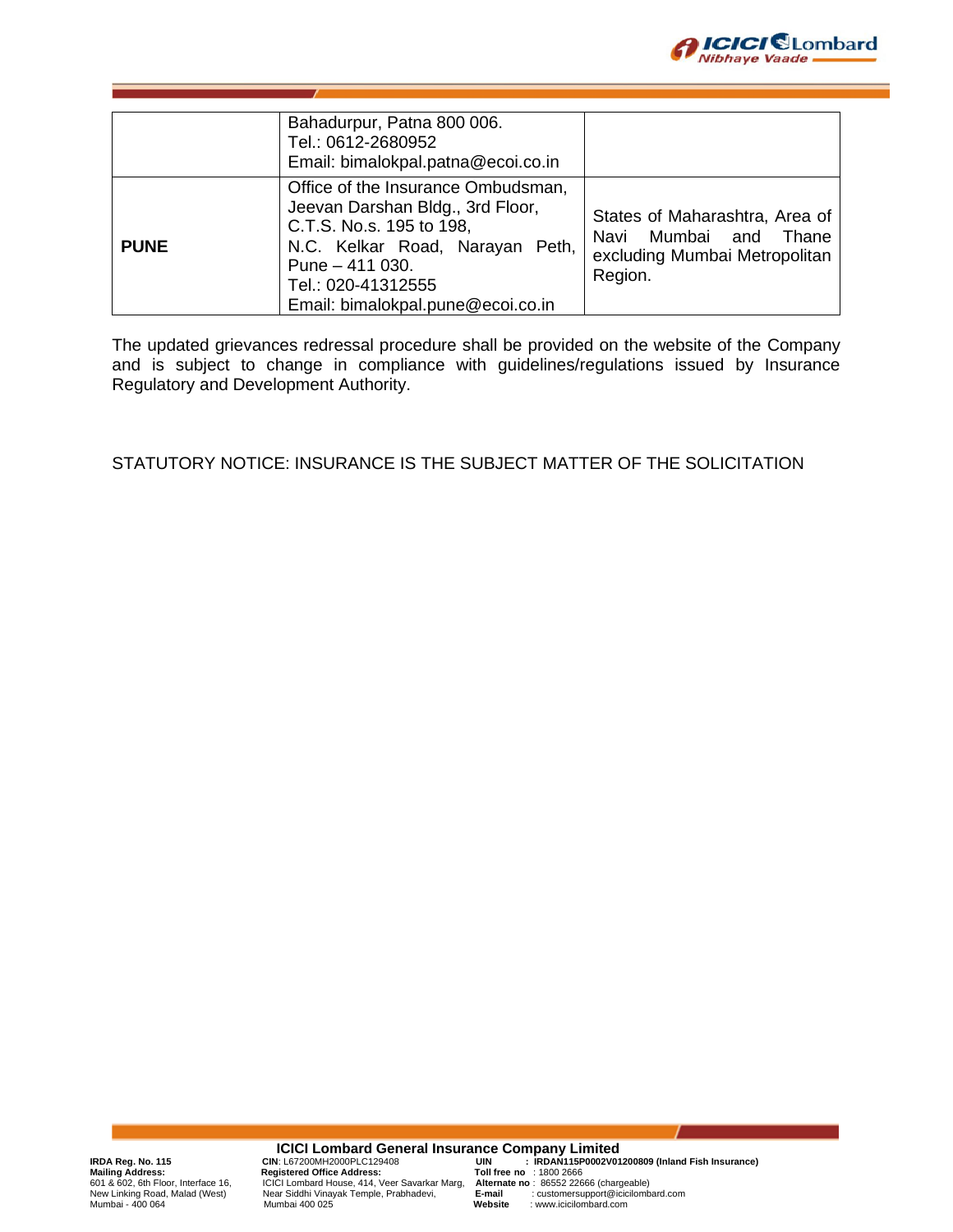

#### **ENDORSEMENT**

#### **INLAND FISH INSURANCE**

#### C1 TOTAL LOS DUE TO DISEASES

In consideration of the payment of additional premium of Rs…………. by the insured to the Company, it is hereby declared and agreed that the insurance under this policy shall, subject to terms, conditions and exclusions of this policy and also subject to terms, conditions and exclusions hereinafter contained, extends to include the Total Loss of the insured Fish due to Diseases contracted during the Policy Period only.

Provided that, the liability of the Company shall not exceed the Sum Insured as mentioned in Part I of the policy.

There will be 15 days of cooling period – i.e. any claim arising due to Total Loss of the insured Fish due lo Diseases contracted within 15 days from the Policy Period Start Date is not payable by the Company.

Subject otherwise to the terms and conditions of the Policy.

#### C2 TOTAL LOSS DUE TO ACT OF GOD PERILS

In consideration of the payment of additional premium of Rs………..by the Insured to the Company, it is hereby declared and agreed that the Insurance under this policy shall, subject to terms, conditions and exclusions of this policy, extends to cover the Total Loss of insured Fish due to Act of God perils namely storm, tempest, flood, inundation, earthquake, tornado, hurricane, cyclone, famine, drought, landslide, rockslide and lightning.

Provided that, the liability of the Company shall not exceed the Sum Insured as mentioned in Part I of the policy.

Subject otherwise to the terms and conditions of the Policy.

#### C3 AGREED BANK CLAUSE

It is hereby declared and agreed, subject to terms, conditions and exclusions of this policy and also subject to terms, conditions and exclusions hereinafter contained,

a) That upon any monies becoming payable under this policy the same shall be paid by the Company to the Bank' and such part of any monies so paid as may relate to the interests of other parties Insured hereunder shall be received by the Bank as Agents for such other parties.

The Bank shall mean the first named Financial institution/ Bank named in the policy.

- b) That the receipts of the Bank shall be complete discharge of the Company therefore and shall be binding on all the parties insured hereunder.
- c) That if and whenever any notice shall be required to be given or other communication shall be required to be made by the Company to the Insured or